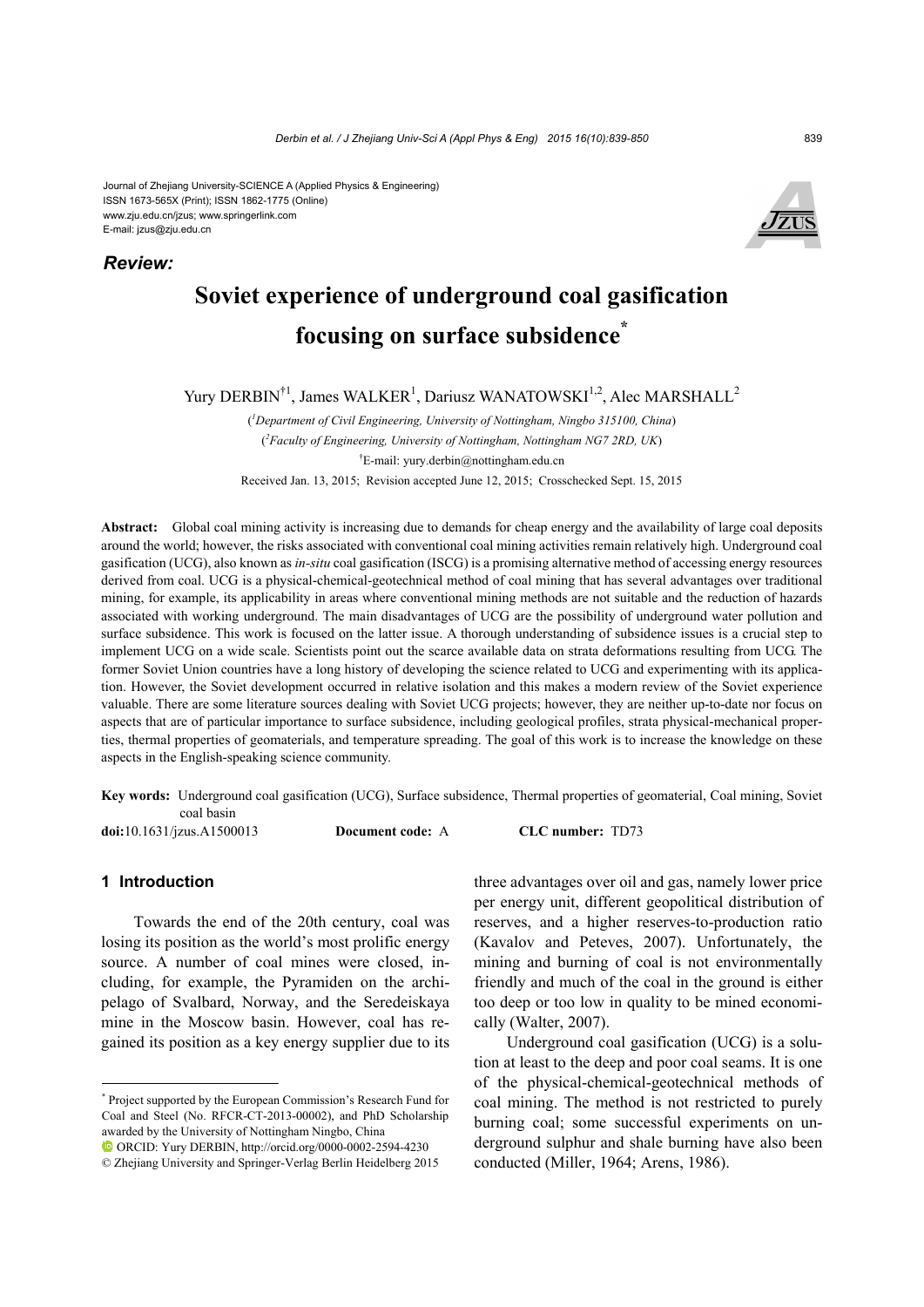UCG has several advantages over traditional mining. Its benefits include applicability in areas where conventional mining methods are not suitable and that it reduces or even eliminates human work underground. In the simplest scheme, only two boreholes are required—one for oxygen ignition and the other for production. The product of coal gasification, synthesis gas or syngas, is easy to handle and can be used as fuel. Moreover, the method can be coupled with carbon capture and storage (CCS) by injection of  $CO<sub>2</sub>$  in the void left after UCG. According to Mac-Donald (2010), UCG is the cheapest way to produce electricity in comparison with traditional mining.

## **2 Surface subsidence**

Ali *et al.* (2012) emphasised that ground subsidence is probably the most important single obstacle to the commercialisation of UCG. This phenomenon may cause swamping the territory. Ground deformation caused by UCG has the potential for largescale detrimental effects, including initiation of flow paths between underground aquifers and damage to surface structures and buried infrastructure. Zhukov (1963a) pointed out the importance of the knowledge of surface subsidence for gas generator design and technology of the gasification. For example, Zhukov *et al.* (1963) argued that wells located in the middle of the trough have less possibility to be damaged.

The magnitude and form of subsidence depends on multiple aspects, such as a seam depth, its thickness and dip angle, physical-mechanical properties of the geomaterials above and under the seam, the initial stress conditions, *in-situ* fractures and groundwater. Skafa (1960) indicated four types of surface subsidence behaviour after UCG: no ground surface movements, smooth bending, bending with fractures, and crater (sink hole).

There are several aspects which differentiate surface subsidence during UCG from the conventional mining methods. During UCG, rocks are subject to one or both of mechanical and thermal loads. In addition, because coal burning occurs from the bottom to the top of the seam, vertical displacements are observed to occur at a slower rate compared with conventional mining (Turchaninov, 1957a). As a result, the bulking factor of the overburden rock is smaller (Turchaninov, 1957a), hence, greater surface subsidence is expected. However, during UCG the void is filled with slag and ash which can also mitigate the surface sag.

It can be concluded that subsidence during UCG is a complicated process which deserves further investigation. Tian (2013) pointed out the need for broader knowledge on high-temperature mechanical behaviour of coal, the underground temperature distribution during UCG, and field measured surface subsidence data. Zamzow (2010) argued that the subsidence behaviour from industrial scale projects was not clear. The overview on the Soviet UCG projects presented here extends the knowledge on these issues.

## **3 Soviet UCG projects**

Gregg *et al.* (1976) summarised the Soviet experience at that time and came to the conclusion that "the amount of UCG research effort expended by the Soviets far exceeds the summation of research efforts by other nations". The detailed history of the gas and coal industry in the Soviet Union was described by Gregg *et al.* (1976), Antonova *et al.* (1990), Klimenko (2009), Matveichuk and Evdoshenko (2011), and Kopytov (2012). The history of UCG in the Soviet Union began quite early and one of the first scientists to mention the possibility of coal extraction without conventional mining was Dmitri I. MENDELEEV in the early 1880s (Mendeleev, 1939). Kuprin (1971), the famous Russian writer, mentioned the UCG process in one of his stories in 1899. This idea was accepted with great enthusiasm by Lenin (1973) and this was one of the decisive factors that drove UCG development in the Soviet Union. The Krutovskaya station was the first UCG project in the Soviet Union which was unsuccessfully conducted in 1932 (Kolesnikov, 1935; Gregg *et al.*, 1976). Later efforts were more successful. The experience was not limited by one horizontal coal seam, but included steeply dipped coal seams (Kazak, 1965; Kreinin, 2010) and several interleaved coal seams (Lazarenko *et al.*, 2006). The effect of permafrost on UCG has also been studied (Gusyatnikov, 1940).

Unfortunately, access to the UCG material is complicated because the papers are almost unavailable as electronic copies and not presented in the international journals because the Soviet science was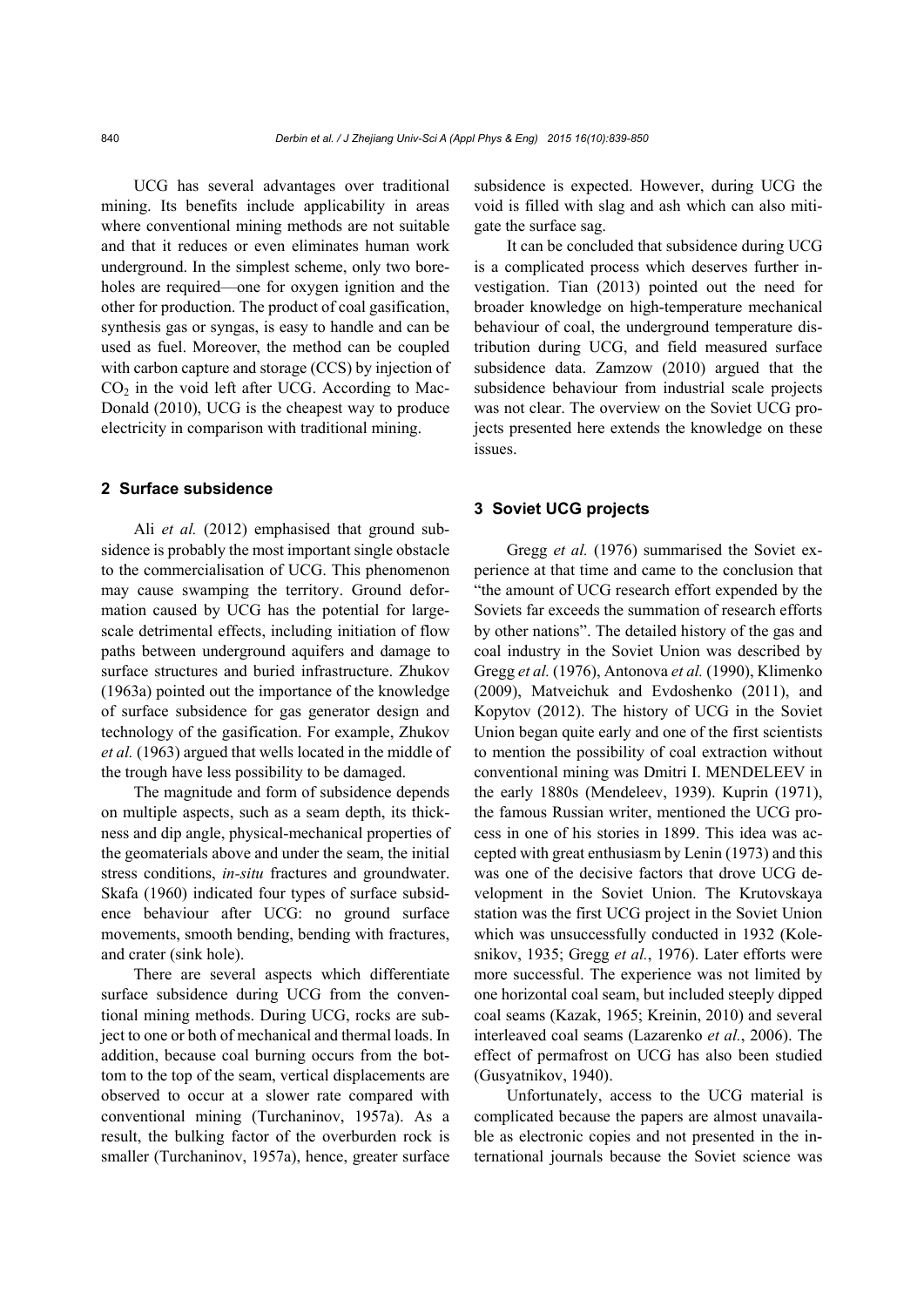mostly conducted with the scientists in solitude (Kapitsa, 2010). However, there is some evidence of collaboration on UCG between the Soviet Union and the USA; for example, a licence agreement with Licensintorg (the international technology exchange enterprise) of the Soviet Union and the American company 'Texas Utilities' for technical documentation and assistance in UCG (Clements, 1977). Clements (1977) reported that they had obtained documentation with data on UCG in various types of coal deposits and visited two sites in different geological basins but the outcomes could not be disclosed. There is a summary of the Soviet studies focused on surface subsidence in English done by Gregg (1979), but the author was limited by the availability of the translations from the Russian language and this makes a present review of the Soviet experience valuable.

The Soviet UCG activities were mainly focused in four basins at Angren, Moscow, Donetsk, and Kuznetsk. The first three letters of their names and the word "basin" with double "s" due to the Russian language pronunciation constitute alternative second names for the latter three basins—the Mosbass, Donbass, and Kuzbass. In the literature available in English, both names are used. Table 1 presents the UCG stations with the seam characteristics in these basins.

#### **4 Measurements at the sites**

Almost the same field measurements were organized for all sites. For example, in the Moscow basin, the initial vertical fractures were measured in the rock outcrops. They were generally non-uniform; however, there was some regularity of the directions (Vinogradov, 1963). Vinogradov (1963) quoted V.G. VALENTSOV based on their personal communication that the production well and the injection well connected better in the directions of the fractures. Thus, the rates of coal burning in different directions could be a hint of the orientation of the fractures. The control of surface and underground space deformation and observation of the underground space after UCG was also conducted. In the Podmoskovnaya station in 1949, a square geodetic net of reference points were established with a spacing of 5–10 m that covered a gasified area of  $70000 \text{ m}^2$  along with deep reference points installed in boreholes which measured vertical deformations of different layers (Fokin, 1954). In 1952–1954, the strata were studied by new boreholes or shafts dug into the used UCG reactors (Semenenko and Turchaninov, 1957; Kazak and Semenenko, 1960). Ovchinnikov *et al.* (1966) reported about a geodetic net and deep reference points in five boreholes as well as excavating the gas generator after 60% coal gasification at the Yuzhno-Abinsk station. The results of the measurements will be discussed and analysed in the following sections.

## **5 Strata deformations**

#### **5.1 Overview**

The reported magnitudes of surface subsidence resulting from UCG in different basins range from 0.5 m to 10 m (Table 2) due to different seam depths, seam inclinations (from  $0^{\circ}$  to  $80^{\circ}$ ), seam heights, seam widths, ash content in the coal, and different geological profiles. These factors will be discussed further in subsequent sections.

Horizontal deformations are also important to study together with settlement depths. Horizontal strata movements reduce the maximum subsidence depth but increase the size of the affected area. At the Kuznetsk basin, the tensile horizontal deformations were +220 mm/m and compressive horizontal deformations were −160 mm/m (Ovchinnikov *et al.*, 1966). After a field study of the damaged strata using the exploitation boreholes at the Angren station, it was noticed that the horizontal displacements played a crucial role in the distortion of the boreholes (Zhukov *et al.*, 1963). It also should be highlighted that horizontal deformations can impact on the measurements of surface settlements.

#### **5.2 Role of coal seam inclination in subsidence**

The seam inclination plays an important role in the type of the surface subsidence. For horizontal deposits, the bending mechanism of subsidence is typical, whereas for synclined deposits, a crater type subsidence is generally observed. According to the description of the subsidence by Turchaninov and Zabrovsky (1958) and Ovchinnikov *et al.* (1966), it can be concluded that the Yuzhno-Abinsk station with a 70° dipped seam had a crater type subsidence with fractures propagating up to the surface. Ovchinnikov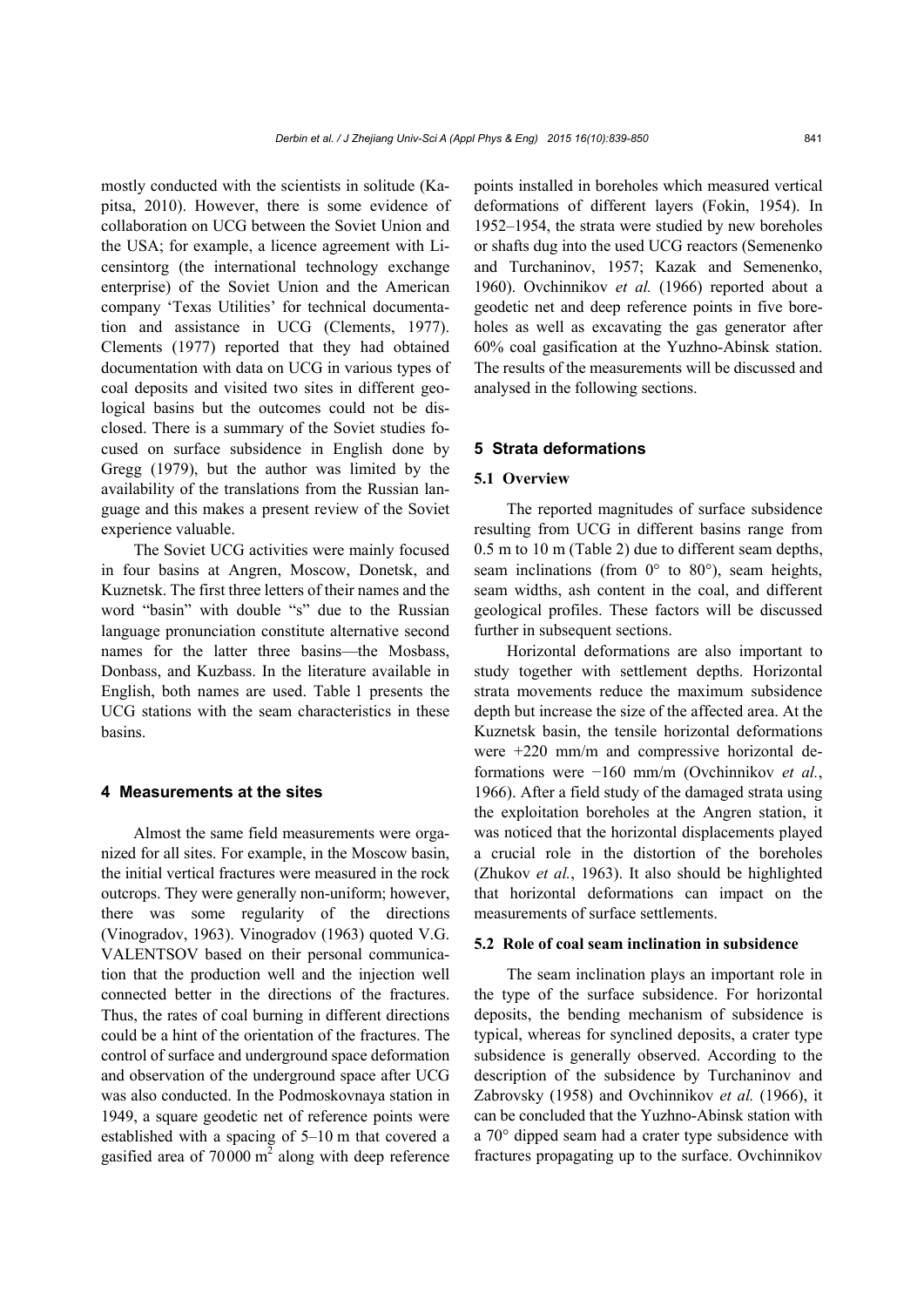| Start date  | Thickness (m)             | Inclination $(°)$ | Depth (m)           |
|-------------|---------------------------|-------------------|---------------------|
|             |                           |                   |                     |
| $1932^{*8}$ | $1.8^{*5}$                | $0^{*5}$          |                     |
| $1940^{*8}$ | $2.5^*$                   | $0^{*5}$          | $40 - 50^{*2}$      |
| 1955*4      | $2.6^{*5}$                | $0^{*5}$          | $45^{*4}$           |
|             |                           |                   |                     |
| 1933*8      |                           |                   |                     |
| $1955^{*1}$ | $9.2 - 9.8^{*7}$          | $68 - 70^{*7}$    | $43^{*3} - 53^{*7}$ |
| $1960^{*8}$ |                           |                   |                     |
|             |                           |                   | up to $400^{*8}$    |
| 1933*8      |                           |                   |                     |
|             | $0.75^{*5}$               | $30 - 40^{*5}$    |                     |
|             | $1.8 - 2.1$ <sup>*5</sup> | $40 - 60^{*5}$    |                     |
|             |                           | $41^{*5}$         |                     |
| 1933*8      | $0.8*5$                   |                   |                     |
|             | $0.4*5$                   | $15 - 18^{*5}$    |                     |
| 1935*8      |                           |                   |                     |
|             | $2.0^{*5}$                | $80^{\ast}{}^5$   |                     |
| $1960^{*8}$ |                           |                   |                     |
|             |                           |                   |                     |
|             |                           |                   |                     |
|             | $0.3 - 3.8^{*6}$          |                   |                     |
|             | $0.7 - 4.7^{*6}$          |                   |                     |
|             |                           | $5*6$             | $115 - 126^{*6}$    |
|             | $1960^{*6}$               | $2.0 - 7.3^{*6}$  |                     |

|  |  |  | <b>Table 1 Soviet UCG stations</b> |
|--|--|--|------------------------------------|
|--|--|--|------------------------------------|

<sup>\*1</sup> Semenenko and Turchaninov (1957); <sup>\*2</sup> Turchaninov (1957a); <sup>\*3</sup> Turchaninov and Zabrovsky (1958); <sup>\*4</sup> Turchaninov and Sazonov (1958); <sup>\*5</sup> Kazak and Semenenko (1960); <sup>\*6</sup> Zhukov and Orlov (1964); <sup>\*7</sup> Ovchinikov

|  |  | Table 2 Maximum subsidence in the different basins |
|--|--|----------------------------------------------------|
|  |  |                                                    |

| Basin    | Subsidence           | Reference                       |
|----------|----------------------|---------------------------------|
| Moscow   | $1.2 \text{ m}$      | Turchaninov and Sazonov, 1958   |
| Kuznetsk | 2.2 m                | Ovchinnikov et al., 1966        |
|          | Collapses up to 10 m | Turchaninov and Zabrovsky, 1958 |
| Angren   | 1.0 <sub>m</sub>     | Zhukov and Orlov, 1964          |
| Donetsk  | 0.5 m                | Semenenko and Turchaninov, 1957 |

*et al.* (1966) reported shear fractures at the ground surface and Zabrovsky (1959) observed gas on the surface which indicated that the fractures spread to the surface. Opposed to this, Turchaninov and Sazonov (1958) observed that at the Shatskaya station with a horizontal seam, fractures did not propagate to the surface. According to the contour maps of the subsidence by Turchaninov and Sazonov (1958), it can be concluded that the Shaskaya could be characterised by the second (smooth bending) and third (bending with fractures) types of the subsidence. At the same basin, the Moscow basin, the Podmoskovnaya station has the same type of the subsidence according to the contour maps of the subsidence by Skafa (1960). The contour maps of the subsidence by Zhukov and Orlov (1964) show that the Angren station with a seam dipped at a small angle of 5° also showed the second and third types of the subsidence.

#### **5.3 Role of coal seam thickness in subsidence**

The coal seam thickness influences the subsidence depth directly. This is illustrated by considering the Kuznetsk basin, where Table 1 shows that the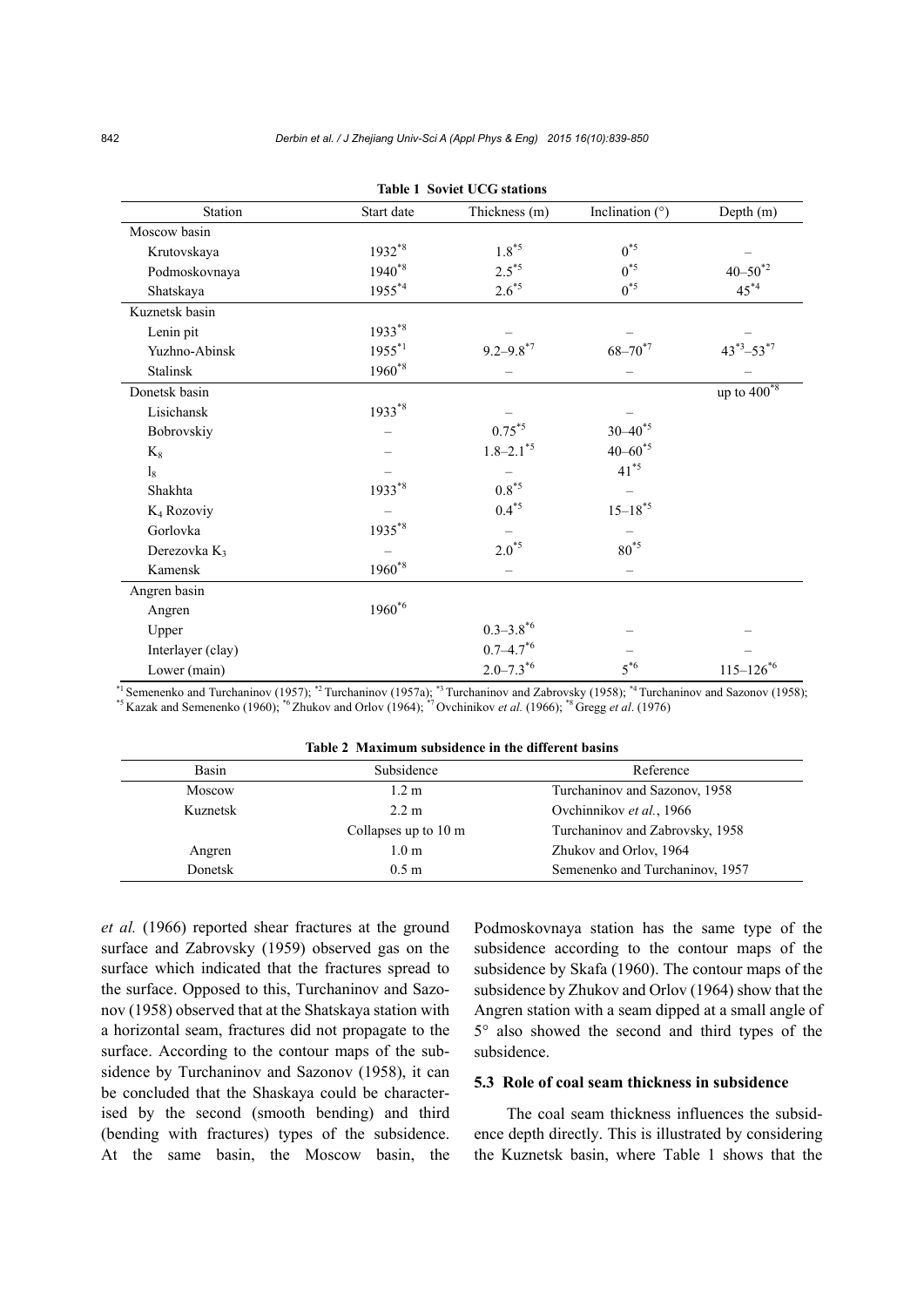thickness of the coal seam is the largest (9.2–9.8 m) and Table 2 shows that this basin also has the largest subsidence (2.2 m).

The coal seam thickness impacts on the height of the distressed zone that is a combination of fractured and caved zones above the gas generator, which is one of the factors affecting subsidence behaviour. Kazak and Semenenko (1960) suggested that if the coal seam is 0.4–0.5 m, the vertical deformation of the seam roof is smooth, without failure. Skafa (1960) postulated that the height of the distressed zone for the Lisichansk station was ten times the coal seam thickness. For this station, Kazak and Semenenko (1960) reported almost the same values: the distressed zone was six to eight times the coal thickness and no failure was observed.

After laboratory experiments Zhukov (1963b) came to the conclusion that the thickness of the coal seam plays an important role in fracture opening within the caved zone. A 1:100 scale model of the Angren station showed that gasification of a coal seam up to 4 m thick caused fractures 15–20 m up from the seam, with small openings observed. For a 4–6 m thick coal seam, a net of fractures, sometimes with wide openings was observed, and for a 6–8 m thick coal seam, fractures with wide openings were observed. Kazak and Semenenko (1960) reported the absence of the fracture net and through fractures at the Podmoskovnaya station with a 2.5 m thick coal seam.

#### **5.4 Role of strata in subsidence**

#### 5.4.1 Role of weak strata in subsidence

The existence of a weak strata decreases the time of the response of the ground surface to the UCG. At the Shatskaya station with weak strata (refer to the borehole log in Table 3), the first surface subsidence was observed on the 34th day after ignition (Turchaninov and Sazonov, 1958). At the Yuzhno-Abinsk station with mostly rock material profile, the first surface deformation was noticed eight months after ignition (Ovchinnikov *et al*., 1966).

## 5.4.2 Role of sand in subsidence

The gasified area at the Shatskaya station was further spread from the production wells due to the presence of sand in the roof and floor of the seam, which conducted oxygen and increased the area of the burn (Turchaninov and Sazonov, 1958). This distance was wider at the Shatskaya station (15 m) than that at the Podmoskovnaya station (6–8 m) (Turchaninov and Sazonov, 1958). However, the depths of the surface subsidence for both of these stations (in the Moscow basin) do not differ significantly.

**Table 3 Borehole log at the Shatskaya station (Turchaninov and Sazonov, 1958)** 

| Mean           | Thickness    | Geomaterial |            |
|----------------|--------------|-------------|------------|
| depth(m)       | (m)          |             | Aquifer    |
| $\overline{4}$ | $2.0 - 6.0$  | Loam        |            |
| 14             | $2.0 - 7.0$  | Clay        |            |
| 18             | $2.0 - 6.0$  | Limestone   | Aleksinsky |
| 21             | $2.0 - 3.0$  | Clay        |            |
| 23             | $1.0 - 2.0$  | Limestone   | Upper-     |
|                |              |             | Tulsky     |
| 31             | $7.0 - 10.0$ | Clay        |            |
| 35             | $3.0 - 4.0$  | Limestone   | Middle-    |
|                |              |             | Tulsky     |
| 37             | $1.5 - 3.0$  | Clay        |            |
| 39             | $1.0 - 2.5$  | Limestone   | Low-Tulsky |
| 41             | $1.0 - 2.0$  | Clay        |            |
| 43             | $1.0 - 3.0$  | Sand        | Above coal |
| 45             | $2.0 - 4.0$  | Coal        |            |
|                | $0.2 - 0.4$  | Soil        | Coal       |
| 48             | $1.6 - 2.5$  | Coal        |            |
| 51             | $2.0 - 4.0$  | Clay        |            |
| 52             | $1.0 - 2.0$  | Sand        | Under coal |
| 54             | $2.0 - 2.5$  | Limestone   | Uspensky   |

#### 5.4.3 Role of limestone in subsidence

A layer of limestone (being relatively strong) above the burn tends to smoothen the subsidence trough; however, the state of the limestone is also important. The Shatskaya and Podmoskovnaya stations are in the same basin. The profile of the Shatskaya station (see the borehole log in Table 3) includes more limestone (24% of the vertical profile) whereas the Podmoskovnaya station has a vertical profile that includes only 10% limestone (Turchaninov and Sazonov, 1958). The schematic borehole log given by Semenenko (1965) shows that the locations of the limestone are at mean depths between 19.0 m and 30.0 m, which are 18 m and 29 m above the coal seam. Turchaninov (1957b) did not notice any significant difference between these sites and concluded that the limestone did not influence the trough development because it was weakened by fractures. For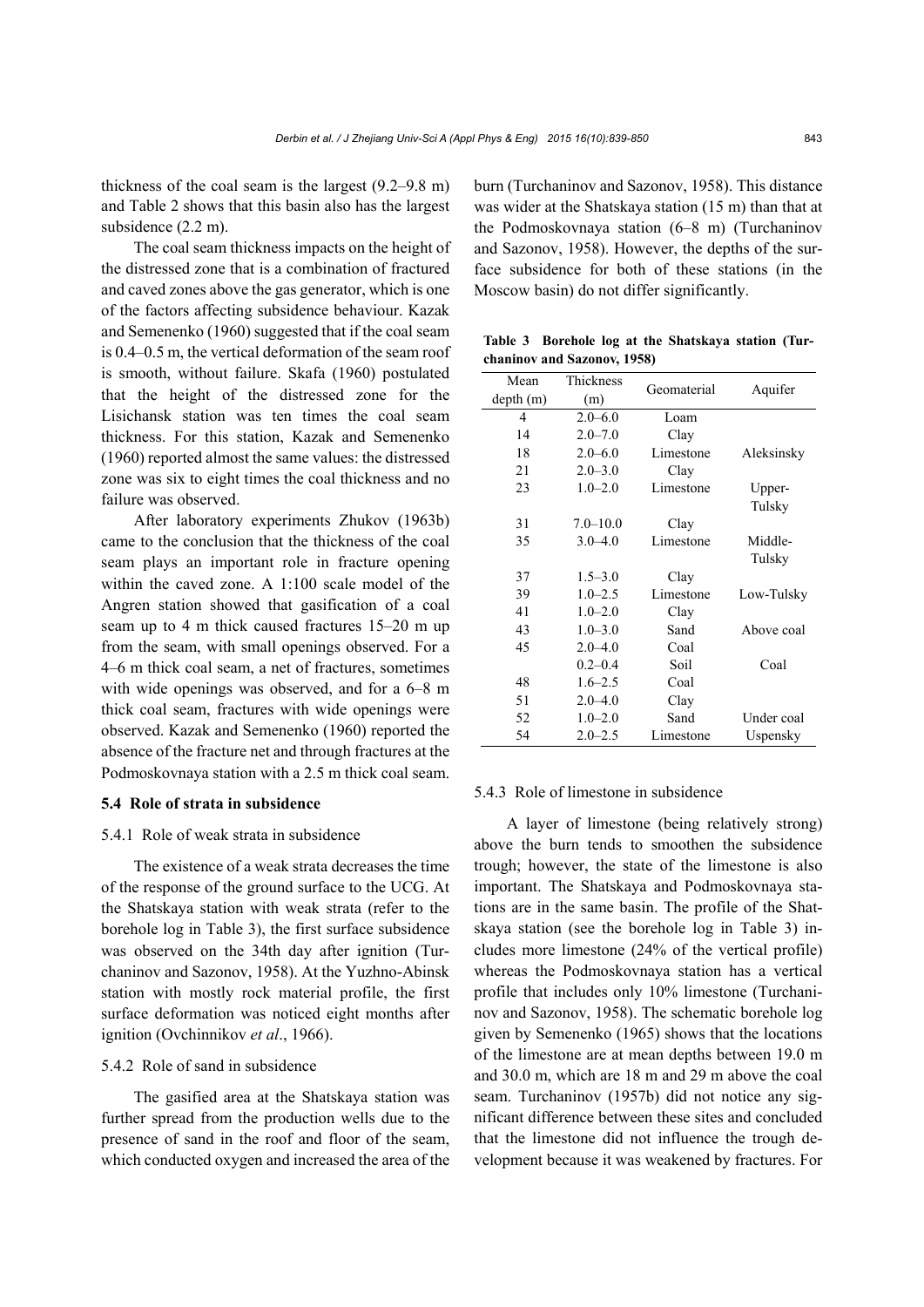the Lisichansk station, Kazak (1965) presented three roof borehole logs from the Donetsk basin (Table 4): one was before UCG and the other two were after. Limestone is presented along the whole profile and contributes to the shallow subsidence of 0.5 m (Semenenko and Turchaninov, 1957). According to the contour map of the subsidence by Semenenko and Turchaninov (1957), a smooth subsidence trough was observed. The difference between Boreholes 2 and 3 will be discussed later.

### **5.5 Rate of surface subsidence**

The rate at which surface subsidence occurs (typically in mm/day) is important because it can provide a hint to how the UCG process has advanced and organize mitigation measures to minimize the effect of subsidence on near-surface structures and infrastructure. The subsidence velocity can also give an idea of the overburden strata's bulking factors.

A strong overburden stratum can reduce the subsidence velocity. In the Moscow basin with weak strata, the subsidence velocity was the highest when compared with the other three basins. At the Shatskaya station, the mean subsidence velocity was 25 mm/day with a maximum of 40 mm/day (Turchaninov and Sazonov, 1958). In the Kuznetsk basin,

the maximum subsidence velocity reached the mean velocity in the Moscow basin—25 mm/day (Ovchinnikov *et al.*, 1966). In both basins the depths of the coal seams were approximately 50 m below the surface but the Kuznetsk basin has stronger strata than the Moscow basin.

The subsidence rate also reduces with an increase in depth of the coal seam. At the Angren site, the coal seam is at a depth of 110–120 m and the subsidence was slower than that in the basins described above, with a maximum of 5 mm/day (Zhukov *et al*., 1963). In the Donetsk basin, the subsidence velocity was the slowest, 1 mm/day (Semenenko and Turchaninov, 1957). Possibly, this is because it has the deepest coal seam (up to 400 m).

The presence of the strong limestone in the profile causes a constant subsidence velocity over time. Table 5 presents two borehole logs which are located at a distance of 450 m from each other in the Angren basin. Table 5 shows that the location of the limestone is far away from the failure zone and near the surface in the Angren basin. However, the process of the surface subsidence had a constant velocity, and this is believed to be due to the limestone layer (Zhukov *et al.*, 1963).

|                                       | Bottom height (m) |             |             |  |
|---------------------------------------|-------------------|-------------|-------------|--|
| Geomaterial                           | Before UCG,       | After UCG   |             |  |
|                                       | Borehole 1        | Borehole 2  | Borehole 3  |  |
| Limestone                             | 14.40             | 13.55       | 13.40       |  |
| Shale                                 | 12.07             | 10.74       | 10.78       |  |
| Shale with limestone                  | 10.13             | 9.80        | 9.57        |  |
| Shale                                 | 9.19              | 8.88        | 8.44        |  |
| Coal                                  | 9.04              | 8.70        | 8.27        |  |
| Shale with limestone                  | 7.15              | 6.75        | 6.00        |  |
| Shale with higher amount of limestone | 6.72              | 6.31        | 5.46        |  |
| Sandy shale-shale                     | 6.22              | 5.95        | 5.14        |  |
| Sandy shale                           | 6.12              | 5.85        | 5.04        |  |
| Sandy shale-shale                     | 4.36              | 4.03        | 3.93        |  |
| Shale                                 | 4.21              | 3.93        | 3.67        |  |
| Sandy shale-shale                     | 3.24              | 3.15        | 3.07        |  |
| Shale                                 | 2.76              | 2.42        | 2.89        |  |
| Limestone                             | 2.61              | 2.30        | 2.71        |  |
| Shale                                 | 1.73              | $1.92^{*1}$ | 2.08        |  |
|                                       |                   | $1.42^{*2}$ |             |  |
| Sandy shale-shale                     | 1.43              | $1.12^{*2}$ | $1.70^{*1}$ |  |
|                                       |                   | $0.37^{*3}$ |             |  |
| Coal/Slag                             | 0.80              | 0.75        | $1.40^{*2}$ |  |

**Table 4 Bottom height of the layers above the coal seam at the Lisichansk station (Kazak, 1965)** 

\*1 Warmed; \*2 Fired and fractured; \*3 Failed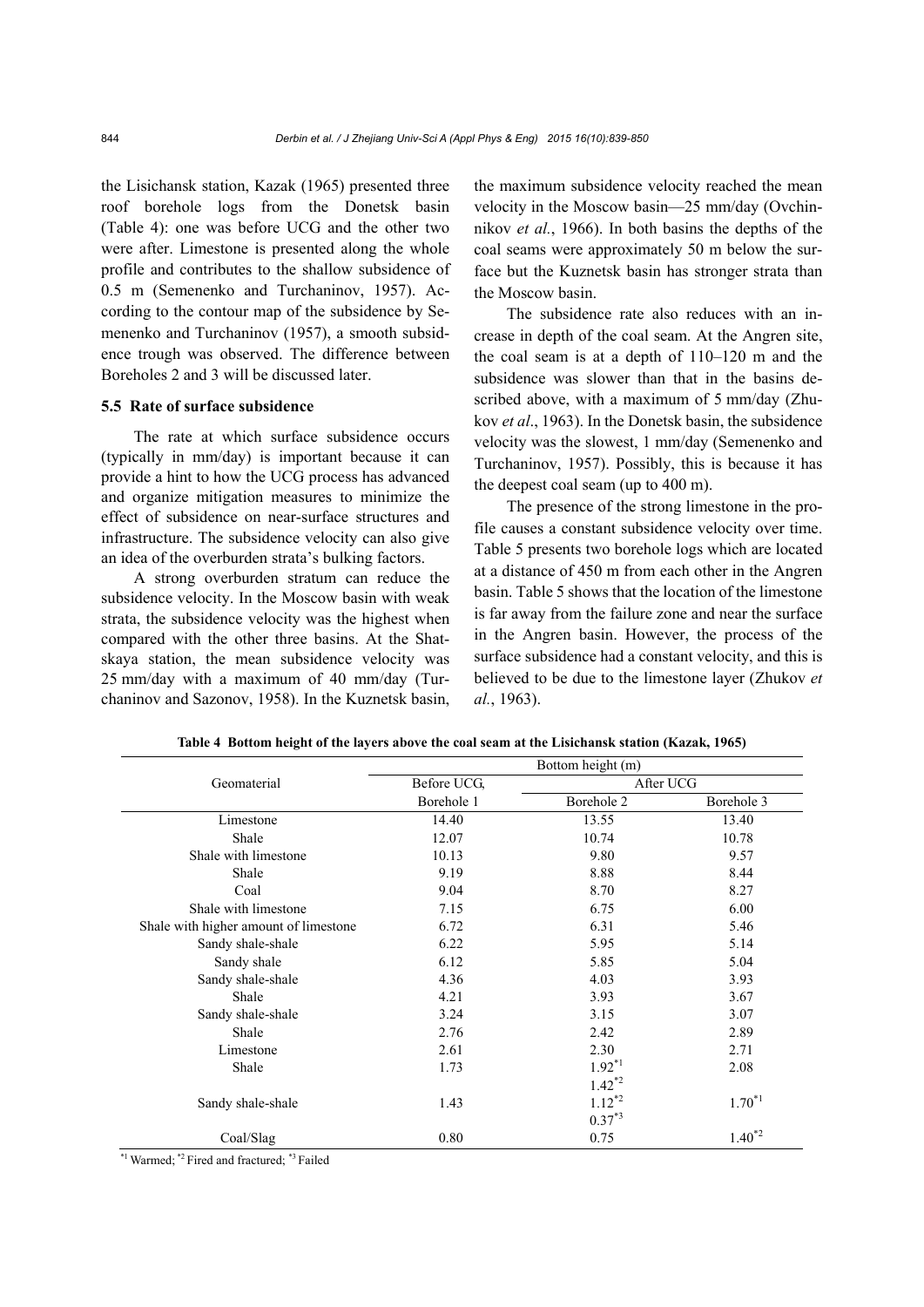|             | Depth (m)  |            |  |  |
|-------------|------------|------------|--|--|
| Geomaterial | Borehole 1 | Borehole 2 |  |  |
| Clay        | $\theta$   | $\theta$   |  |  |
| Limestone   | 17         | 13         |  |  |
| Sandstone   |            | 27         |  |  |
| Clay        |            | 34         |  |  |
| Sandstone   | 31.5       | 39         |  |  |
| Clay        | 39.5       | 45.5       |  |  |
| Sandstone   | 46         | 52         |  |  |
| Clay        | 53         | 58         |  |  |
| Sandstone   | 59.5       | 62.5       |  |  |
| Clay        | 65.5       | 67         |  |  |
| Sandstone   | 70.5       | 68.5       |  |  |
| Clay        | 74.5       | 72.5       |  |  |
| Sandstone   | 76.5       | 74.5       |  |  |
| Kaolinite   | 80         | 78         |  |  |
| Sandstone   | 87         | 85         |  |  |
| Kaolinite   | 89         | 86.5       |  |  |
| Sandstone   | 101.5      | 99         |  |  |
| Kaolinite   | 103.5      | 101        |  |  |
| Sandstone   | 108.5      | 105.5      |  |  |
| Clay        | 112        | 109        |  |  |
| Sandstone   | 121        | 120        |  |  |
| Clay        | 122        |            |  |  |
| Sandstone   | 123.5      |            |  |  |
| Clay        | 122        | 121        |  |  |
| Sandstone   | 126.5      | 124        |  |  |
| Clay        | 128        | 128        |  |  |
| Coal        | 130        | 131        |  |  |

**Table 5 Two borehole logs in the Angren basin (Zhukov**  *et al***., 1963)** 

## **6 Impact of coal burning** *in-situ*

### **6.1 Thermal geomaterial conductivity**

The main differences between UCG and conventional coal mining are exposure of the geomaterial to the high temperatures and the products of burning that are left in the void. According to Turchaninov (1956), the temperature was more than 1500 °C in the generators in the Donetsk basin. However, Turchaninov (1956) believed the temperature was lower in the Moscow basin due to the coal's lower heat conductivity because the air was injected instead of oxygen.

The high temperature impact of UCG is a complicated process. The information about thermal geomaterial conductivity, calculation of heat losses for heating wet soil, and strata physical-mechanical properties under thermal conditions will be discussed. The ash properties will be also considered.

Semenenko and Turchaninov (1957) claimed UCG heats rock and soil over only a relatively small distance away from the UCG generator. Russo and Kazak (1958) agreed with this fact but pointed out that the spread of the heat mainly occurs due to the convection of hot gas through the fractures that appear near the generator.

The energy conductivity of the coal in the seam is very small (Kolesnikov, 1935), but the real conductivity could be much higher due to fractures. Kolesnikov (1935) reported a temperature decrease of 10 °C/m at the Moscow basin. Kazak and Semenenko (1960) gave some data on soil heating at the Lisichansk UCG station.

Fig. 1 shows that the temperature reduces to less than 100 °C at a distance of 3 m above the seam and 4 m below (the lowest depth where measurements were conducted). At a distance of 10 m above the seam, the thermal effects from UCG were not observed.

Kazak *et al.* (1990) observed at the Yuzhno-Abinskaya station that the temperature dropped sharply from 1000  $^{\circ}$ C to 400  $^{\circ}$ C in the lower, nonstructured, part of the caved zone, then the geomaterial fell from the roof to the bottom of the seam, and the temperature does not change significantly for the rest of the caved zone. Kazak *et al.* (1990) explained that the geomaterial of the lower part falling



**Fig. 1 Distribution of soil temperature after UCG at the Lisichansk station (modified from (Kazak and Semenenko, 1960))**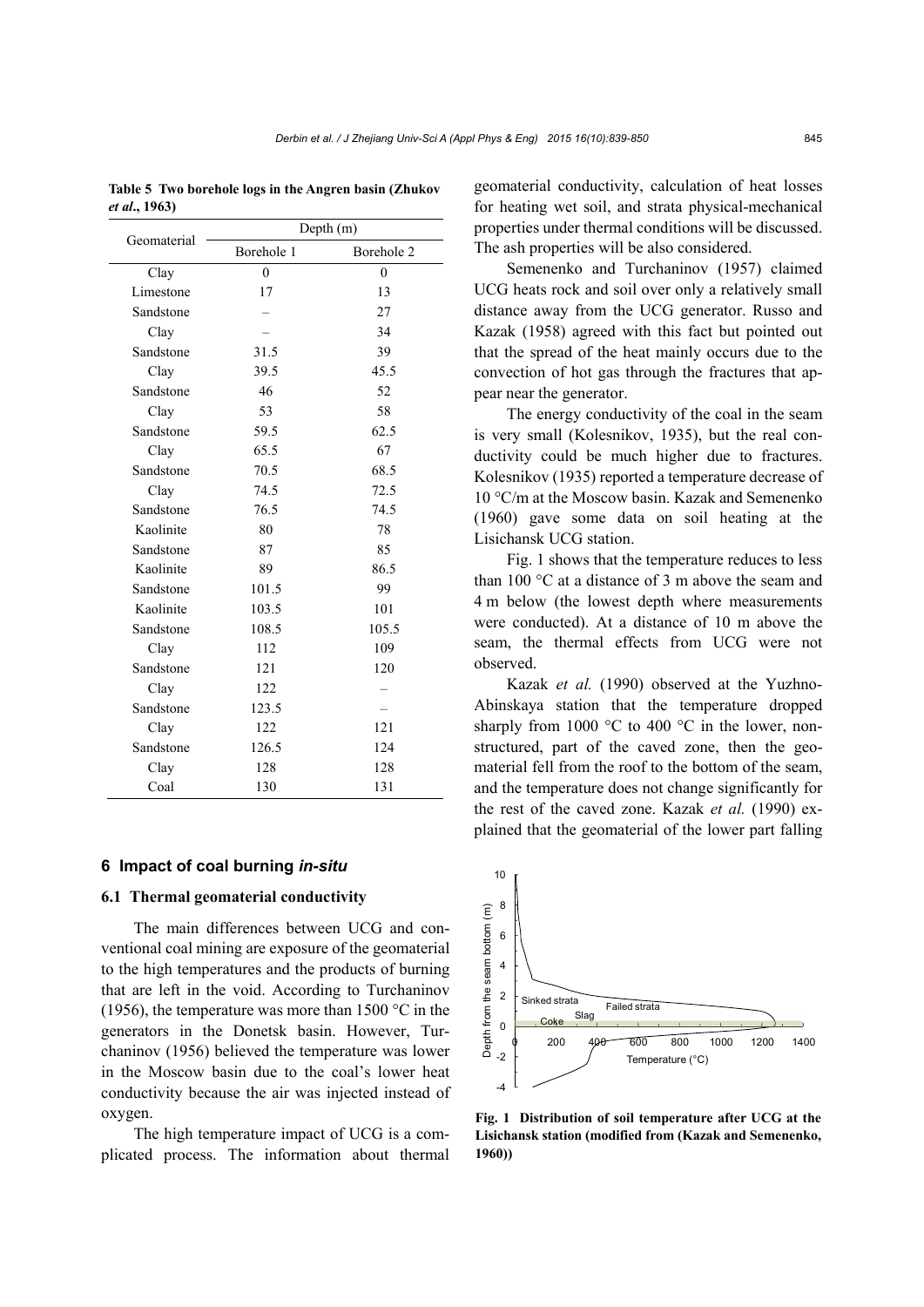from the roof piece by piece is exposed to direct burning but the other material is subsequently heated due to conduction. Kazak *et al.* (1990) suggested an equation for heat loss during conduction:

$$
\frac{Q_1 + Q_2}{Q} = \frac{350}{q_y} \cdot \frac{m_c}{m} + \frac{100.7\sqrt{l}}{m\sqrt{v}q_y},
$$
 (1)

where  $Q_1$  represents the convective heat losses (J),  $Q_2$ represents the conductive heat losses (J), *Q* represents the general heat produced by UCG  $(J)$ ,  $m_c$  is the thickness of the isothermic area (m), *l* is the width of the isothermic area (m), *m* is the thickness of the gasified area  $(m)$ ,  $\nu$  is the velocity of the face development (m/day), and  $q<sub>y</sub>$  is the heat of the coal burn  $(J/m^3)$ .

## **6.2 Calculation of heat loss due to evaporation**

The magnitude of heat loss due to evaporation in wet ground during UCG has been considered. Based on the assumption by Stefan (Riemann and Weber, 1927), Lykov and Pomerantchev (1935) analytically showed that the evaporation surface would expand into the soil according to the equation:

$$
s = \alpha \sqrt{t},\tag{2}
$$

where *t* represents the time (h), and  $\alpha$  represents a coefficient which depends on the thermal heat conductivity coefficient, dry soil density, absolute soil moisture, soil surface temperature, soil temperature, and vaporisation temperature.

After modification, it is possible to obtain Eq. (3) to determine the amount of the evaporated water  $\frac{\text{kg}}{\text{m}^2}$ .

$$
w = \alpha \rho_1 W_a \sqrt{t}, \qquad (3)
$$

where  $\rho_1$  represents the dry soil density (kg/m<sup>3</sup>), and *W*<sub>a</sub> represents the absolute soil moisture.

In two calculations involving heat loss in soils, *α* was taken as 0.0455 and 0.0480. These values were estimated based on mathematical calculations using the parameters characterising the heating technique and for the prescribed physical constants.

#### **6.3 Strata under thermal impact**

During UCG, the strata are subject to both mechanical and thermal loads. Gerdov (1940) argued that the thermal impact on different strata could be very different and each case needs to be studied individually.

Under high temperatures, the strength of the geomaterial can either increase or decrease. Generally, over the range of the UCG temperatures, the laboratory tests show that the geomaterial strength increases. The uniaxial compression strength of shale at the Lisichansk station was shown to increase from 7.7 MPa to 40.7 MPa after UCG (Russo and Kazak, 1958). According to Russo and Kazak (1958), the strength of a sample of shale with high  $SiO<sub>2</sub>$  from the Lisichansk station increased from 24.2 MPa at 0 °C to 87.0 MPa at 900 °C.

Fig. 2 shows the relationship between temperature and strength of clay at the Mosbass, and rock of the Donbass and Kuzbass. The common trend is that mainly the strength increases with the temperature until a particular temperature, for example, 800 °C for the sandy clay and 1000 °C for the organic clay with high coal content, so-called coaly clay. After these temperatures, the strength decreases due to the agglomeration of the soil particles (Semenenko and Turchaninov, 1957). The strength of the sandy clay increases more rapidly until 400 °C due to water evaporation (Semenenko and Turchaninov, 1957). In Fig. 2, the rocks increase in strength less than the



**Fig. 2 Compressive strength under different temperatures (for soils modified from (Semenenko and Turchaninov, 1957), the unit of compressive strength is MPa; for rock modified from (Antonova** *et al***., 1990), the unit of compressive strength is ×10 MPa)**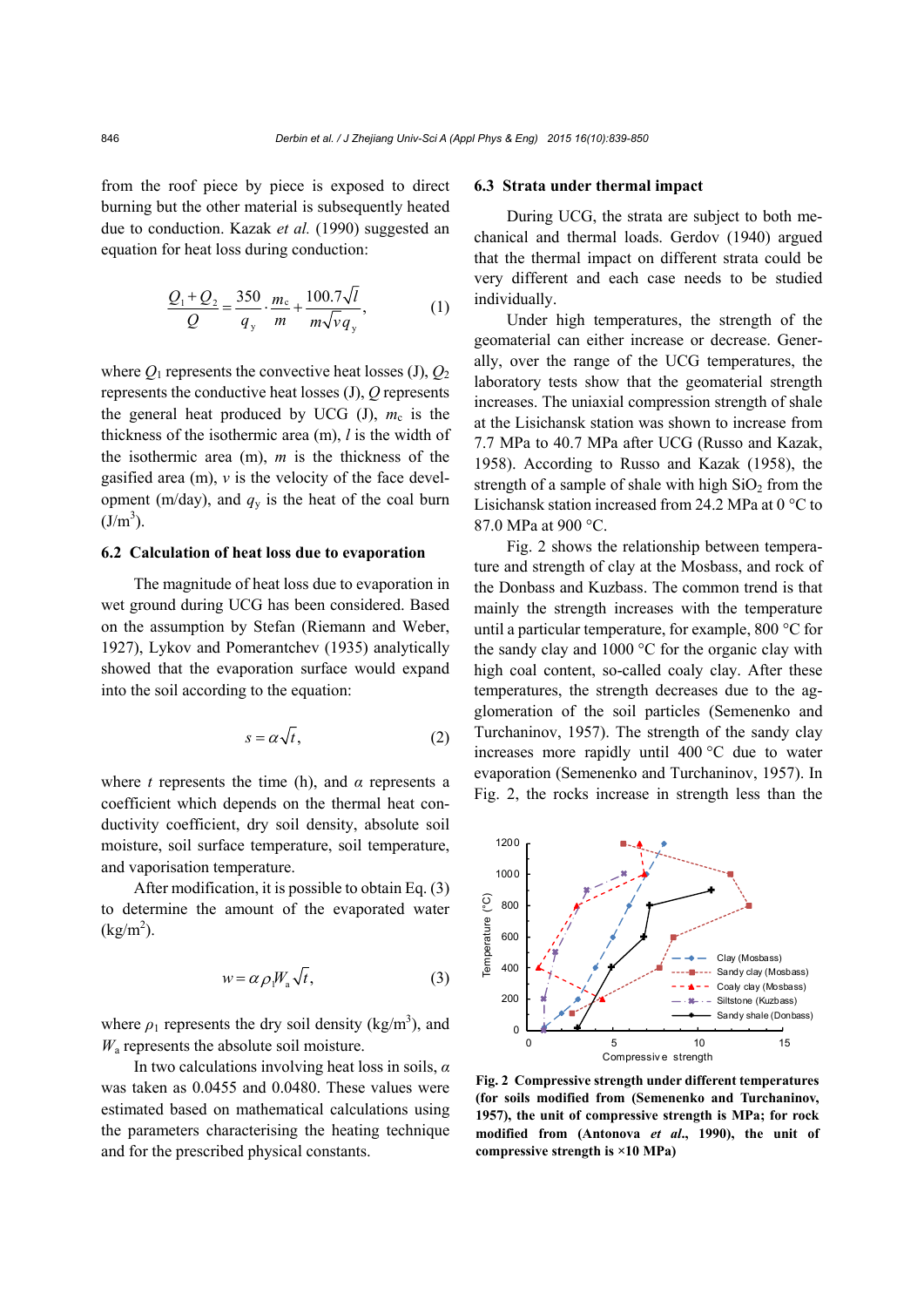soils; however, the coaly clay has the opposite behaviour. At the beginning of burning, the strength decreases until 400 °C is reached because the coal particles burn and fracture (Semenenko and Turchaninov, 1957). This agrees with Ruschinsky (1952) who concluded that the compressive strength of the Moscow basin coal reduces from 1.61–2.02 MPa to 0.70–0.75 MPa under the thermal impact and after coal burning, and the left ash has strength of only 0.02–0.04 MPa. Fig. 2 also shows the strength of the clay increases almost linearly with temperature. Semenenko *et al.* (1952) pointed out that the clay lost its plastic properties under high temperatures.

#### **6.4 Change in volume**

The other effect of the thermal impact on the strata is volume change. This expansion or contraction in the strata volume can markedly reduce or increase surface subsidence. Table 5 shows two different borehole logs after a UCG event. Borehole 2 has  $0.75$  m of slag, and borehole 3 has 1.4 m of slag. The deformation of the strata over borehole 3 was insignificant and failure was not observed (Kazak, 1965). Kreinin and Kogan (1963) observed that for the coal, the highest rate of the increase in volume was at 350–450 °C.

Gerdov (1940) conducted several thermal experiments on the strata samples from the Donetsk and the Moscow basins. The cylindrical samples, 50 mm long and 35 mm in diameter, were kept in a stove and under no load as well as a constant load of 0.5 MPa. Gerdov (1940) came to the following conclusions:

1. The Donetsk basin limestone. The 600 mm× 45 mm×55 mm sample starts sagging while set on two supports without load at 1295 °C. At 1365 °C sagging reaches 50 mm. The sample becomes powder (CaO) at 1395 °C and loses about 50% volume.

2. The Moscow basin clay. The melting temperature is quite high at 1730 °C and an initial soil increase in volume is observed at 600–800 °C.

3. The Donetsk basin shale starts deforming at 860–940 °C under a constant load of 0.5 MPa with plastic deformation starting at 1000–1140 °C. The deformation ends at 1030–1250 °C, and at 1470– 1580 °C the rock melts. The shale of the Moscow basin starts deforming, increasing in volume at almost the same temperature of 970 °C. Fractures appear at 970–1100 °C without exfoliation, and melting starts earlier at 1000 °C.

The laboratory experiments by Russo and Kazak (1958) showed that the coefficient of the volume increase, the so-called swelling coefficient, for the shale of the Lisichansk station rises non-linearly over 1000–1200 °C (Fig. 3) and the plastic state is reached at 1200 °C. The swelling coefficient can be as high as 2.2. Moreover, the *in-situ* volume increase is greater than the theoretical extrapolation of this value because of the increase of fractures and porosity in the bulk material (Russo and Kazak, 1958).



**Fig. 3 Swelling coefficient under different temperatures** 

Porosity is partly responsible for the volume change in a geomaterial which is an important factor of soil deformation (Chen *et al.*, 2014). Fig. 4 shows that within the sandy clay (the Moscow basin) porosity does not change greatly with increasing temperature. However, the clay porosity increases at low temperatures (200–600 °C) and decreases at high temperatures  $(600-1200 \degree C)$ .

#### **6.5 Role of the ash in subsidence**

One more feature of UCG is that the void is partly filled with ash after the underground burn of the coal. Turchaninov (1956) pointed out that the physical-mechanical ash properties can have an impact on the ground surface subsidence. According to Gregg *et al.* (1976), the coal in the Moscow basin has the highest ash content of up to 60%, whereas the others have approximately 10% ash content. Turchaninov (1956) gave ash shrinkage vs. pressure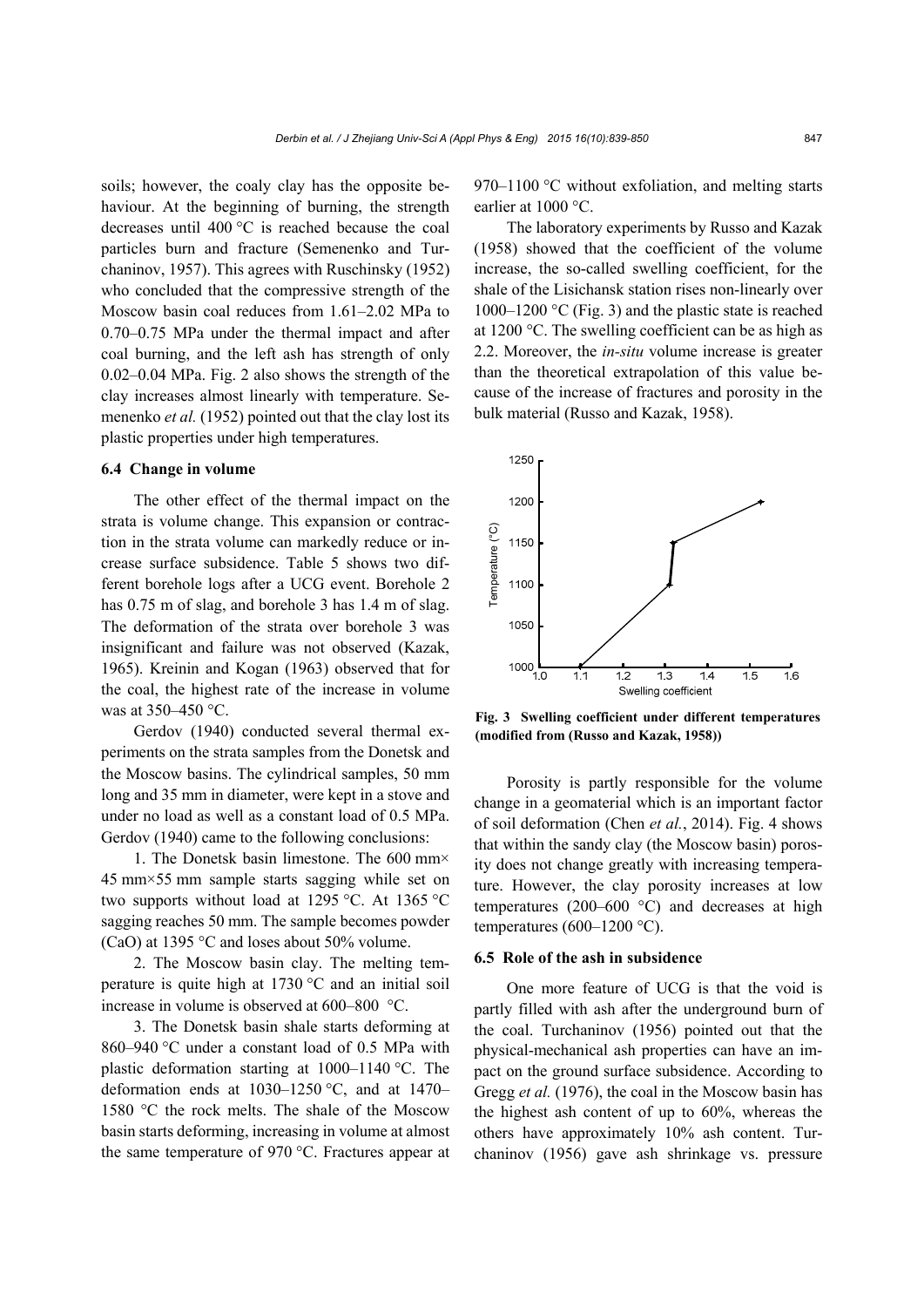curves (Fig. 5) for two samples of 14.1% and 21.0% ash contents taken at the Podmoskovnaya station and the Moscow basin.

Fig. 5 shows that ash shrinkage decreases with pressure, and at pressures greater than 1 MPa very little change in volume occurs. Turchaninov (1956) provided Eq. (4) to determine the volume of remaining ash (*V*ash) after the UCG burn based on experimental results.

$$
V_{\rm ash} = 0.014 A_{\rm c} V_{\rm y},\tag{4}
$$

where  $A_c$  is the ash content in the coal (%), and  $V_v$  is the volume of the gasified coal  $(m<sup>3</sup>)$ .



**Fig. 4 Changes of porosity under different temperatures (modified from (Semenenko and Turchaninov, 1957))**



**Fig. 5 Ash shrinkage vs. pressure (modified from (Turchaninov, 1956))**  Sample 1: *A<sub>c</sub>*=21.0%; Sample 2: *A<sub>c</sub>*=14.1%

The pressure on the goaf increases with the distance from the face during conventional mining. In Fig. 6, there is dependence between the pressure and the distance from the face after failure at the Moscow

basin. Turchaninov (1956) suggested that it is the same for UCG but the transition should be smoother.



**Fig. 6 Pressure vs. the distance from the face (modified from (Ruschinsky, 1952))**

#### **6.6 Groundwater**

The temperature and mineralization of the groundwater can be a key to the UCG thermal effect and it should be investigated thoroughly (Kreinin *et al.*, 1991). According to Kreinin *et al.* (1991), the UCG area has an abnormally high water temperature and this can be seen 20 years after the burn at the Yuzhno-Abinsk UCG station. Moreover, higher groundwater mineralization was noticed near the UCG reactor (Kreinin *et al.*, 1991).

### **7 Conclusions**

This paper has provided a review of some literatures describing the Soviet experience of the UCG, with the main emphasis on ground movements. The main source of the literatures was the National Library of Russia in Saint Petersburg. The papers reviewed were rather old, some being issued before World War II, and most of them are only available as hard copies. Two additional libraries could be useful sources to obtain further information: the Russian State Library in Moscow and the Library of the Russian Academy of Sciences in Saint Petersburg (access is limited). In this paper, the focus is on early work on UCG because more recent developments have shifted from the countries of the former Soviet Union to other regions mainly due to discovery of the large natural gas deposits in the Soviet Union. Today, there is only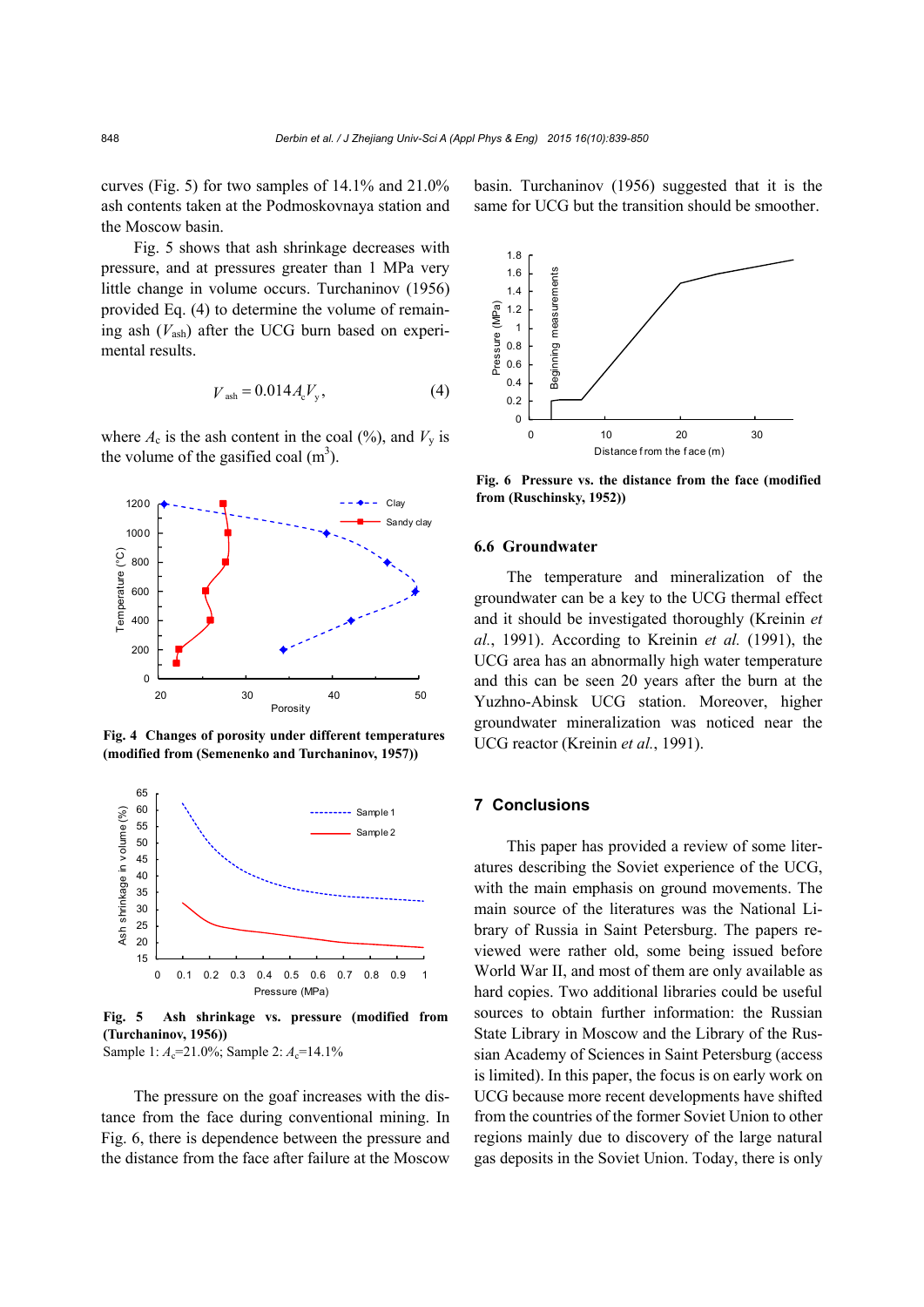one station, Angren station in Uzbekistan still operated by Yerostigaz, a subsidiary of Linc Energy, and recently it has been announced that Coal Bed Methane Partners, a subsidiary of Red Mountain Energy, launched the first UCG project in Russia for many years.

#### **References**

- Ali, S.M., Pattanayal, P., Shubhra, 2012. Underground coal gasification techniques, problems and its solutions. *International Journal of Engineering and Innovative Technology*, **2**(3):129-134.
- Antonova, R.I., Bezhanishvili, A.I., Blinderman, M.S., *et al.*, 1990. Underground Coal Gasification. Central Research Institute of Economics and Scientific-Technical Information of Coal Industry Press, Moscow (in Russian).
- Arens, V.Z., 1986. Mining by Boreholes. Nedra, Moscow (in Russian).
- Chen, X.X., Luo, Z.J., Zhou, S.L., 2014. Influences of soil hydraulic and mechanical parameters on land subsidence and ground fissures caused by groundwater exploitation. *Journal of Hydrodynamics, Ser. B*, **26**(1):155-164. [doi:10.1016/S1001-6058(14)60018-4]
- Clements, B.R., 1977. Progress report for the Texas utilities UCG program. Proceedings of the 3rd Annual Underground Coal Conversion Symposium, Lawrence Livermore Laboratory, California, USA, p.81-82.
- Fokin, D.A., 1954. Implementation of deep reference points for studying strata deformation at the Podmoskovnaya station. *Journal of Underground Coal Gasification*, (3):5-12 (in Russian).
- Gerdov, M.A., 1940. Some results of the thermal study of the strata bearing coal seams. *Bulletin on the Issues of Underground Coal Gasification*, (1):1-23 (in Russian).
- Gregg, D.W., 1979. Ground subsidence resulting from underground gasification of coal. *In Situ*, **3**(1):53-81.
- Gregg, D.W., Hill, R.W., Olness, D.U., 1976. Overview of the Soviet effort in underground gasification of coal. Lawrence Livermore Laboratory, California, USA.
- Gusyatnikov, S.P., 1940. Permafrost and underground coal gasification. *Bulletin on the Issues of Underground Coal Gasification*, (1) (in Russian).
- Kapitsa, S.P., 2010. What should be done with the science? Lecture, Moscow (in Russian).
- Kavalov, B., Peteves, S.D., 2007. The Future of Coal. DG JRC Institute for Energy, the Netherlands (in Russian).
- Kazak, V.N., 1965. Mechanism of rock performance under underground coal gasification of the thin, slightly sloping and sloping coal seams. *Scientific Work of All-Soviet Research Institute of Underground Coal Gasification*, (13):43-52 (in Russian).
- Kazak, V.N., Semenenko, D.K., 1960. Study of geological factors determining the underground coal gasification process. Management of the seam roof under Underground coal gasification. *Scientific Work of All-Soviet*

*Research Institute of Underground Coal Gasification*, (1):72-82 (in Russian).

- Kazak, V.N., Kapralov, V.K., Kreinin, E.V., 1990. Ways of reducing heat losses under underground coal gasification. *Physical-Chemical Problems of Mining*, (6):91-96 (in Russian).
- Klimenko, A.Y., 2009. Early ideas in underground coal gasification and their evolution. *Energies*, **2**(2):456-476. [doi:10.3390/en20200456]
- Kolesnikov, P.T., 1935. To the question about stratum thermal conductivity. *Journal of Underground Coal Gasification*, (2):9-11 (in Russian).
- Kopytov, V.V., 2012. Gasification of Condensed Fuel: Retrospective Review, State-of-the-art Affairs and Development Prospects. Infra-Engineering Press, Moscow (in Russian).
- Kreinin, E.V., 2010. Underground Coal Gasification: Bases of Theory and Practice, Innovations. Korina-ofset Press, Moscow (in Russian).
- Kreinin, E.V., Kogan, M.Y., 1963. Heaving of Southern Abinsk coal in the canal: underground coal gasification. *Scientific Work of All-Soviet Research Institute of Underground Coal Gasification*, (11):38-46 (in Russian).
- Kreinin, E.V., Antonova, R.I., Dvornokova, Y.V., *et al.*, 1991. Underground coal gasification and preservation of the environment. *Journal of the Skochinski Mining Institute*, (1):199-207 (in Russian).
- Kuprin, A.I., 1971. In the Earth Interior. Collection in 9 Volumes, Khud. Literatura Press, Moscow (in Russian).
- Lazarenko, S.N., Mazakin, V.P., Trizno, S.K., *et al.*, 2006. Underground coal gasification in Kuzbass: new possibilities. Institute of Coal and Coalchemistry SO RAN, Kemerovo, Russia (in Russian).
- Lenin, V.I., 1973. Full collection of the essays. Politizdat, Moscow (in Russian).
- Lykov, A.V., Pomerantchev, A.A., 1935. Calculation of heat losses for heating the wet soil under underground coal gasification. *Journal of Underground Coal Gasification*, (9):3-14 (in Russian).
- MacDonald, M., 2010. UK Electricity Generation Costs Update. Mott MacDonald, UK.
- Matveichuk, A.A., Evdoshenko, Y.V., 2011. The origins of the Russian gas industry. *In*: 1811-1945 Historical Essays. Granitsa, Moscow (in Russian).
- Mendeleev, D.I., 1939. Essays, Volume 1. Literaturnoe Nasledie Press, Leningrad, Russia (in Russian).
- Miller, W.S., 1964. Burning Process for Recovering Sulfur from the Earth. US Patent 3131914.
- Ovchinnikov, V., Tyutin, F., Semenenko, D., *et al.*, 1966. Features of the rock deformation and its performance under underground gasification of the steep coal seam at the Kuznetsk basin (Kuzbass). *Underground Coal Gasification at the Kuzbass*, **1**:130-146 (in Russian).
- Riemann, B., Weber, H., 1927. Differentialgleichungen der Physik. Ph. Frank and R. von Mises, Braunschweig, (2) (in German).